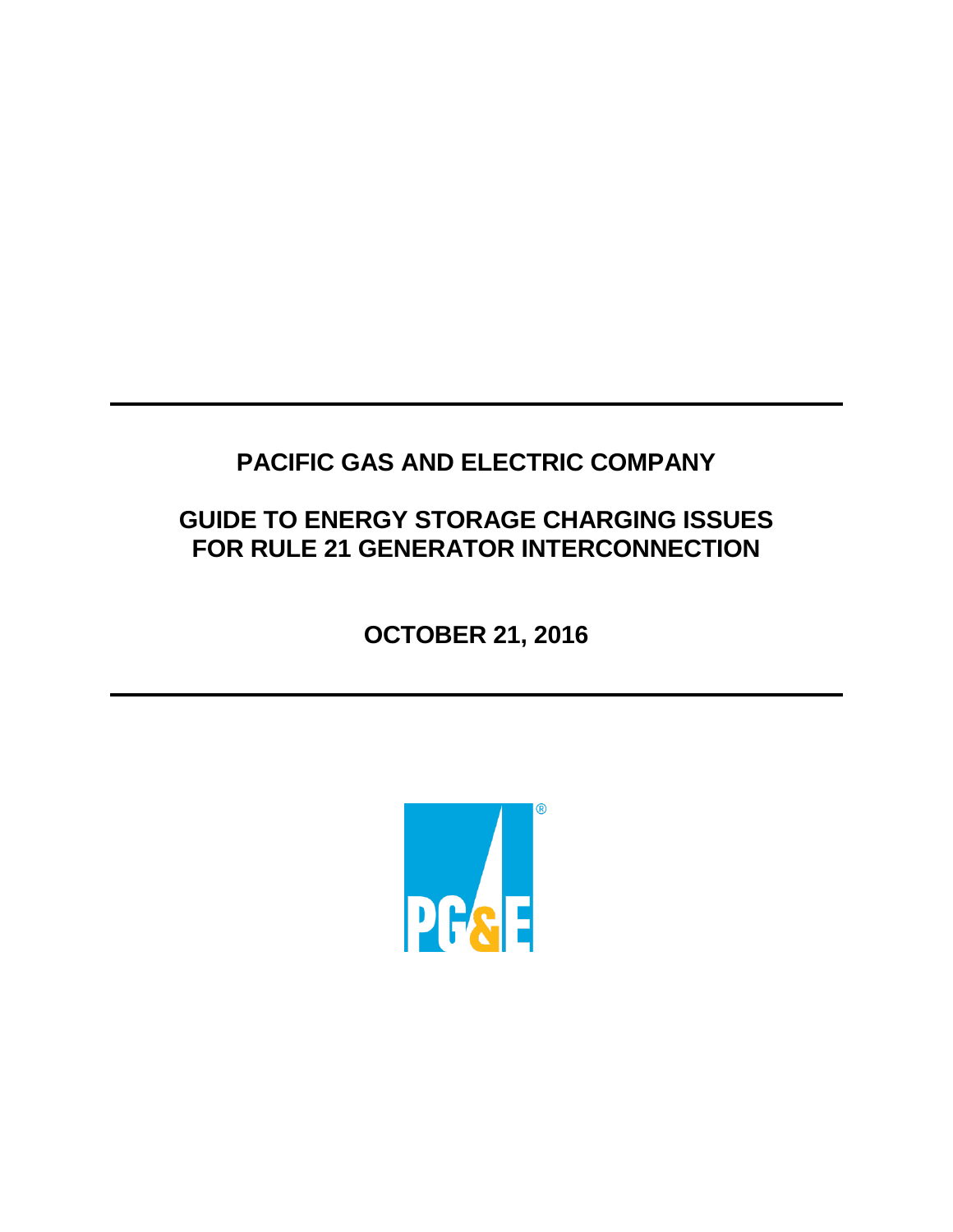# PACIFIC GAS AND ELECTRIC COMPANY

## GUIDE TO ENERGY STORAGE CHARGING ISSUES FOR RULE 21 GENERATOR INTERCONNECTION

# TABLE OF CONTENTS

| 1. |    |     |                                                                   |  |  |
|----|----|-----|-------------------------------------------------------------------|--|--|
| 2. |    |     |                                                                   |  |  |
| 3. |    |     |                                                                   |  |  |
|    | a. |     |                                                                   |  |  |
|    | b. |     |                                                                   |  |  |
|    |    | 1)  | Study Process for Operational Mode 1 (No Grid Charging):  10      |  |  |
|    |    | (2) | Study Process for Operational Mode 2 (Peak Shaving):  10          |  |  |
|    |    | 3)  | Study Process for Operational Mode 3 (Unrestricted Charging):  11 |  |  |
| 4. |    |     |                                                                   |  |  |
| 5. |    |     |                                                                   |  |  |
| 6. |    |     |                                                                   |  |  |
| 7. |    |     |                                                                   |  |  |
| 8. |    |     |                                                                   |  |  |
|    | a. |     |                                                                   |  |  |
|    | b. |     |                                                                   |  |  |
|    | C. |     | Guide Change Stakeholder Review Meeting to Discuss PRR  19        |  |  |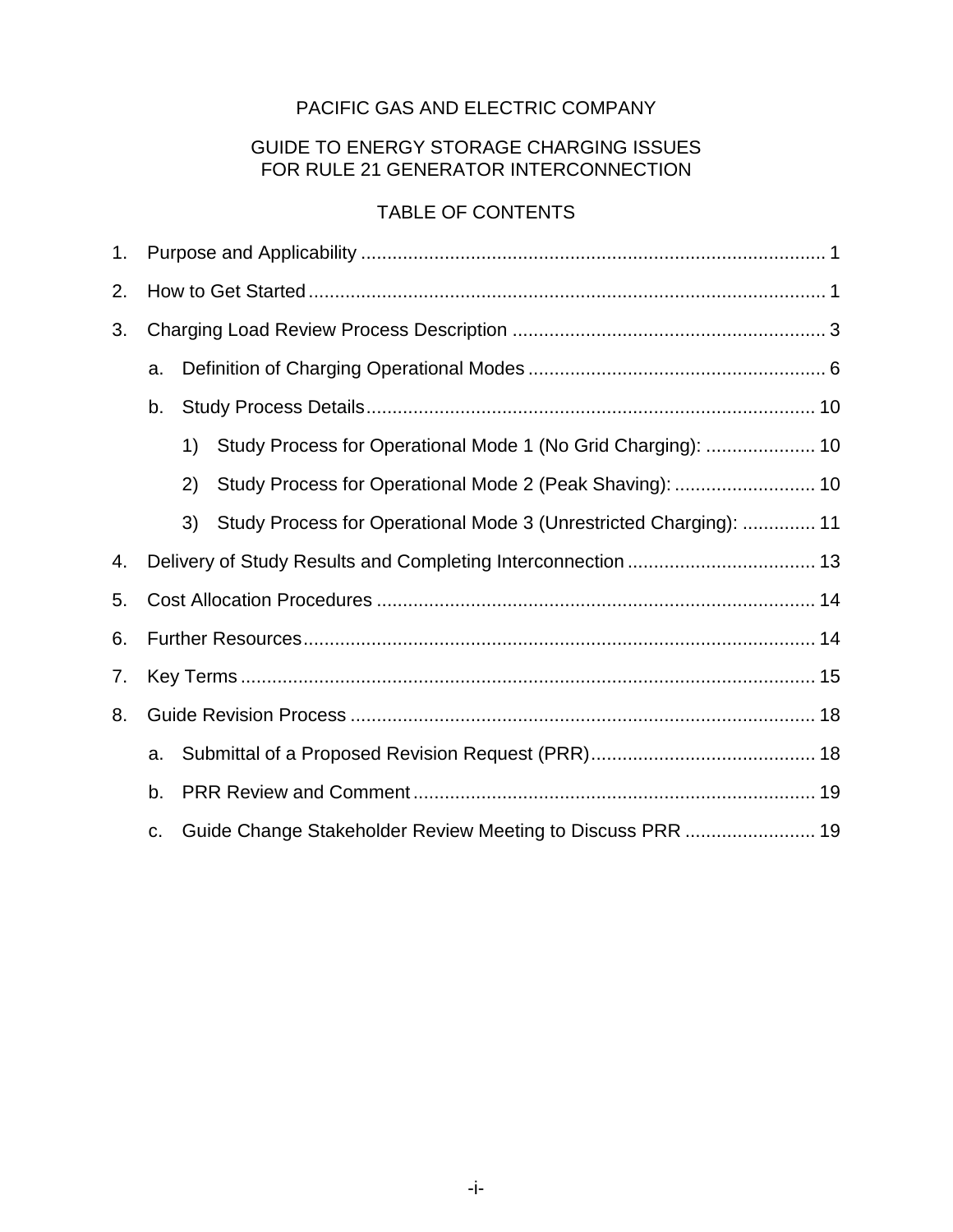# **PACIFIC GAS AND ELECTRIC COMPANY GUIDE TO ENERGY STORAGE CHARGING ISSUES FOR RULE 21 GENERATOR INTERCONNECTION**

### **1. Purpose and Applicability**

This Guide is provided to aid interconnection customers with the Pacific Gas and Electric Company (PG&E) interconnection process for energy storage devices applying under PG&E's [Electric Rule 21.](https://www.pge.com/includes/docs/pdfs/b2b/interconnections/ElectricRule21.pdf) Its goal is to provide clarity and set expectations for how PG&E implements the applicable Electric Rules governing utility service to its retail customers deploying energy storage devices. Rule 21 governs much of the process, including prescribed timelines for generation issues, to address interconnection requests for energy storage facilities. This Guide is intended to conform to Rules 2, 15, 16 and 21, as well as the agreements reached between the stakeholders in the Distributed Generation Interconnection Order Instituting Rulemaking, as approved by the California Public Utilities Commission (CPUC) in Decision 16-06-052. The goal of the Guide is to clarify the interactions between these tariffs in order to help facilitate the interconnection process. In the event of a conflict between this document and Rule 21 or other tariffs, the tariff rules control.

As business needs evolve, PG&E or other parties may identify revisions in the pursuit of efficiency and effectiveness. PG&E will endeavor to keep this Guide relevant and responsive to the needs of interconnection customers by means of the collaborative revision process described in [Section 8.](#page-19-0)

# **2. How to Get Started**

- Learn more about types of energy storage interconnection on the Electric Generation Interconnection (EGI) website at [https://www.pge.com/en\\_US/for-our](https://www.pge.com/en_US/for-our-business-partners/interconnection-renewables/interconnections-renewables.page)[business-partners/interconnection-renewables/interconnections-renewables.page](https://www.pge.com/en_US/for-our-business-partners/interconnection-renewables/interconnections-renewables.page) and the [energy storage page here.](https://www.pge.com/en_US/for-our-business-partners/interconnection-renewables/export-power/distributed-generation-handbook/net-energy-metering/energy-storage/energy-storage.page) These pages address topics including:
	- How to Apply.
	- Costs for various study processes (including both the Fast Track and Detailed Study processes).
- Become familiar with PG&E's Distribution Interconnection Handbook, available here. [\(https://www.pge.com/en\\_US/residential/customer-service/home](https://www.pge.com/en_US/residential/customer-service/home-services/renovating-and-building/renovation-and-building.page)[services/renovating-and-building/renovation-and-building.page\)](https://www.pge.com/en_US/residential/customer-service/home-services/renovating-and-building/renovation-and-building.page).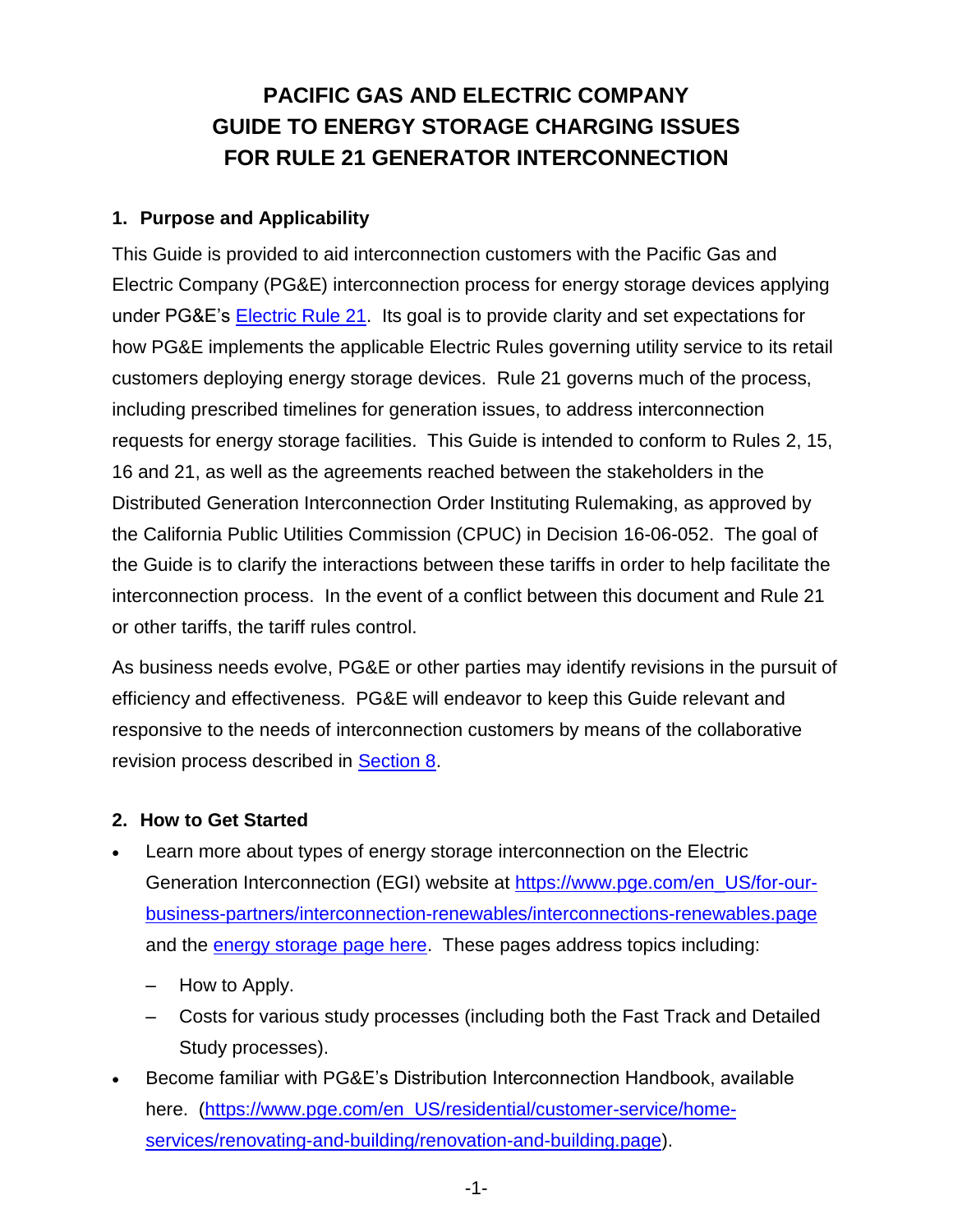- For expanding an existing service panel or installing a new service panel, refer to the PG&E Gas and Electric Requirements, "Greenbook" [\(https://www.pge.com/en\\_US/business/services/building-and](https://www.pge.com/en_US/business/services/building-and-renovation/overview/greenbook-manual-online/greenbook-manual-online.page?WT.mc_id=Vanity_greenbook)[renovation/overview/greenbook-manual-online/greenbook-manual](https://www.pge.com/en_US/business/services/building-and-renovation/overview/greenbook-manual-online/greenbook-manual-online.page?WT.mc_id=Vanity_greenbook)[online.page?WT.mc\\_id=Vanity\\_greenbook\)](https://www.pge.com/en_US/business/services/building-and-renovation/overview/greenbook-manual-online/greenbook-manual-online.page?WT.mc_id=Vanity_greenbook), and PG&E's Building Renovation Service Center (BRSC) [\(https://www.pge.com/en\\_US/residential/customer-service/](https://www.pge.com/en_US/residential/customer-service/home-services/renovating-and-building/renovation-and-building.page) [home-services/renovating-and-building/renovation-and-building.page\).](https://www.pge.com/en_US/residential/customer-service/home-services/renovating-and-building/renovation-and-building.page)
- Apply for interconnection using the online application at: https://yourprojects.pge.com/.
	- Complete the PG&E on-line applicable form. Note that different application data is required depending on whether the storage system is being added to, or installed with another generator that participates in Net Energy Metering.
	- The Applicant will be required to provide necessary building permits from the local jurisdiction having authority.
	- In order to expedite the application, all documents [specified in the](http://www.pge.com/gen) application need to accompany the submittal. See www.pge.com/gen for more information.
	- Include storage system load calculations and operating parameters to help verify expected load from the storage system.
	- Other attachments (include drawings that might be helpful. Also refer to PG&E's Distribution Interconnection Handbook and Greenbook, mentioned [above\).](http://www.pge.com/includes/docs/pdfs/b2b/newgenerator/GenerationInterconnectionProcessTimeline.pdf)

Review the generator interconnection process and timelines by clicking on this If the project and as despreased in the following sections of this Guidelian el, then the Applicant will need to make a separate application for service through PG&E's BRSC. The Applicant needs to follow the steps outlined here:

[https://www.pge.com/en\\_US/residential/customer-service/home-services/renovating](https://www.pge.com/en_US/residential/customer-service/home-services/renovating-and-building/renovation-and-building.page)[and-building/renovation-and-building.page.](https://www.pge.com/en_US/residential/customer-service/home-services/renovating-and-building/renovation-and-building.page)

For this application with PG&E's BRSC, the Applicant will be contacted by a local office where a local service planning representative will assist with PG&E's requirements regarding the site's electric service panel.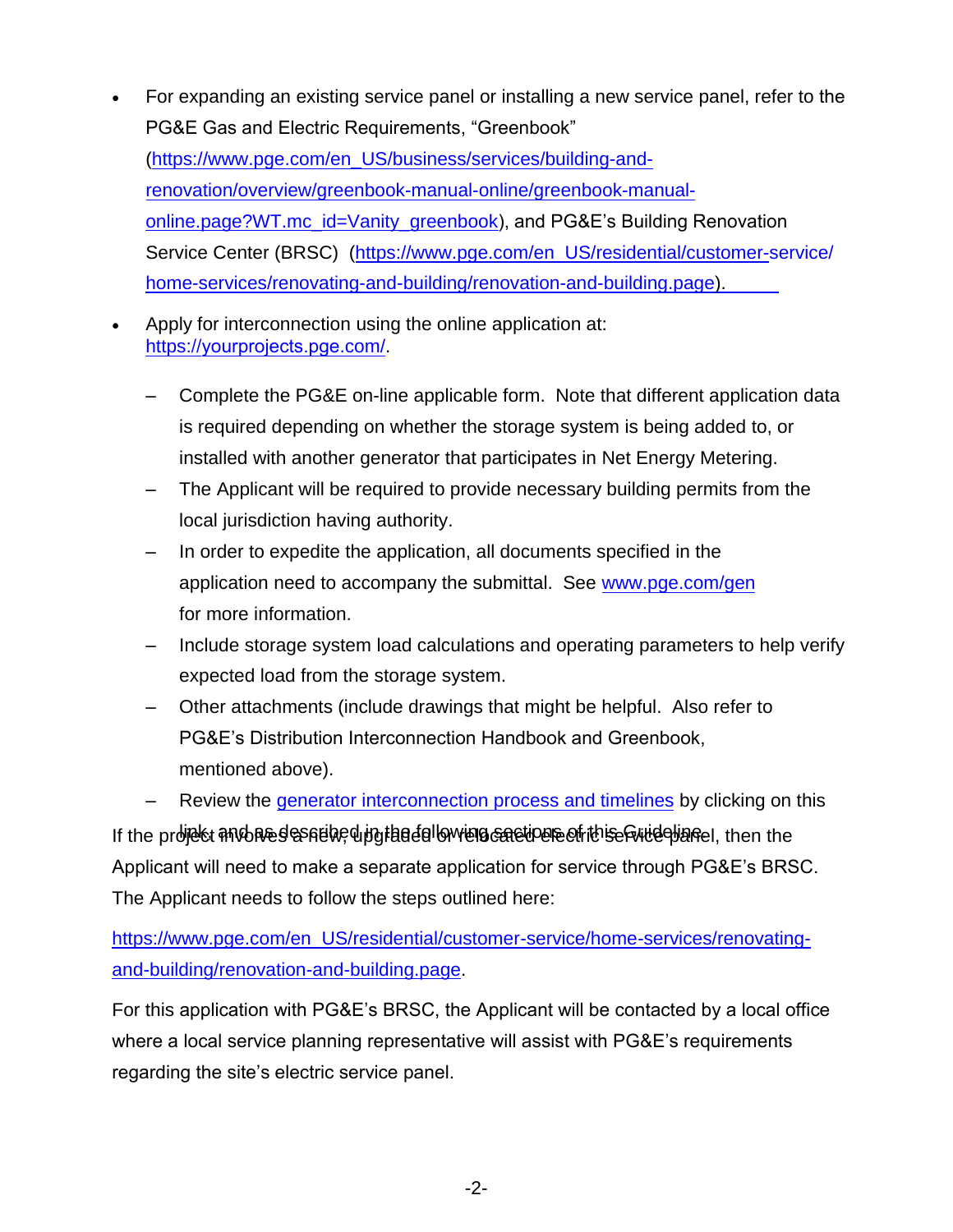Upon EGI's receipt of the Interconnection Request for the storage system, PG&E will assign an Interconnection Manager (IM). The IM will contact the Applicant to discuss the application and either confirm completion, or request more information. The IM will also coordinate closely with the local PG&E office in the event the project requires a separate Application for Service (as described above). The Applicant should continue to work directly through the IM for all matters concerning the storage project.

## **3. Charging Load Review Process Description**

The interconnection process for the interconnection of energy storage devices helps ensure the safe and reliable operation of the: device; the host facility; and the distribution system to which it is connected. Obtaining the required permission to deploy storage in PG&E's service territory can be a multi-faceted process, depending on the specifics of the project. It may involve: submission of multiple documents; payment of various fees; technical reviews by PG&E; potential PG&E electrical system upgrades to accommodate added electric load associated with the operation of the storage device; approvals by the local authority having jurisdiction; and final inspections by PG&E. The process PG&E has developed coordinates efforts from several groups within PG&E to facilitate interconnection of storage systems to its electrical grid in a manner to maintain its ongoing reliability and safety.

The following sections outline: the required forms; information to be submitted; reviews that PG&E will perform with timelines; and approvals for interconnecting energy storage to PG&E's Distribution System. For an explanation of the terms and acronyms used in this Guide, please see the Key Terms in [Section 7.](#page-15-0)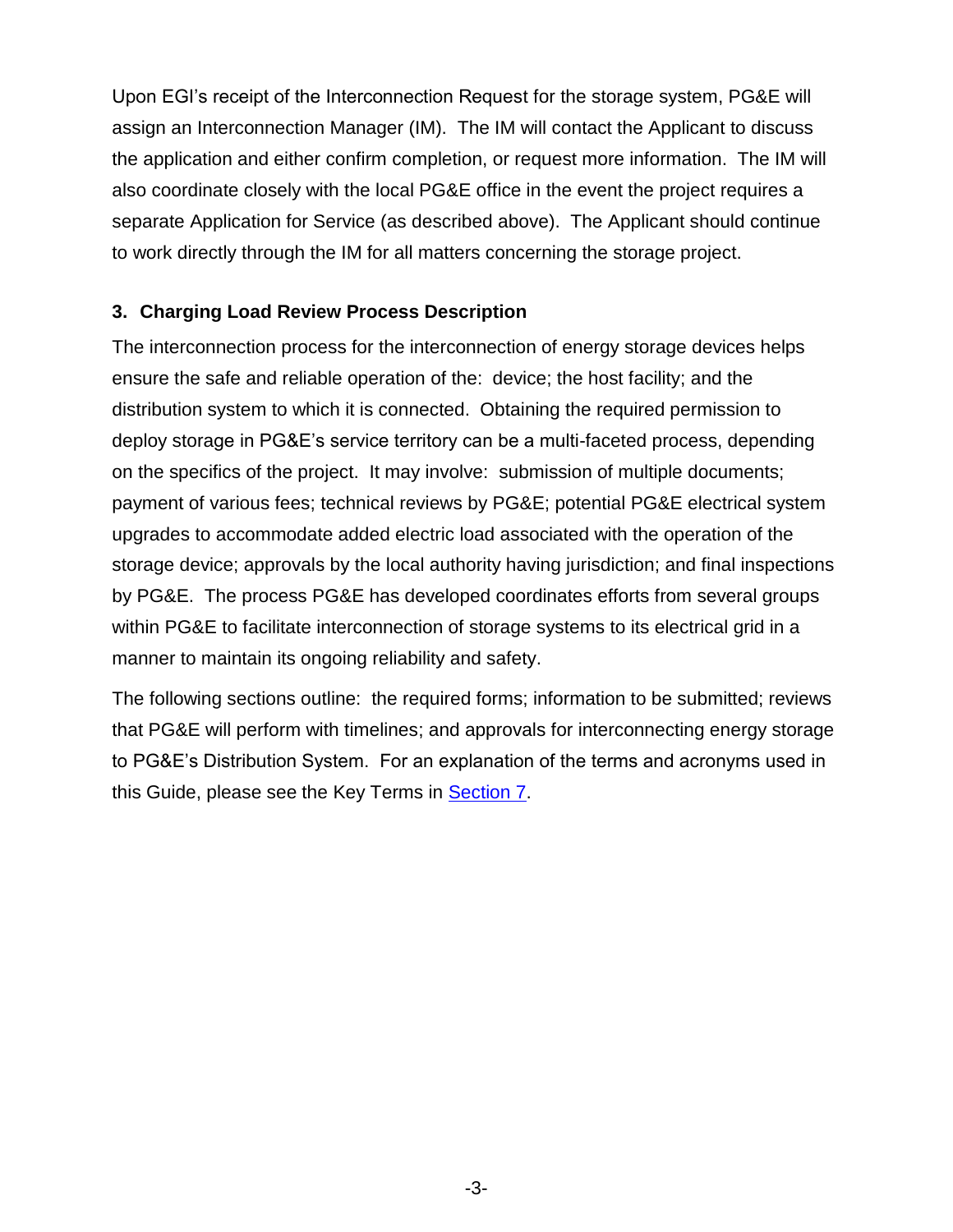#### **FIGURE 1: BASIC STEPS OF THE INTERCONNECTION PROCESS**



Energy storage interconnection applications follow the same basic structure as other types of generators as described in Rule 21. This process has four basic steps:

- 1. Application Processing;
- 2. Technical Studies;
- 3. Interconnection Agreement (IA); and
- 4. Project Implementation.

The topics of interest for this Guide relate primarily to the first two steps: (1) Application Processing; and (2) Technical Studies. See [Section 6,](#page-15-0) Further Resources, for references to forms and the other resources related to the IA and Project Implementation.

Figure 2 shows an overview of the process that applies to applications to connect storage systems located behind a customer's existing PG&E electric meter. See **Electric Rule 21** for further detail on all of these steps, and for other study process options beyond the Fast Track described below.

Once an Interconnection Request is received, and is administratively complete meaning all its components have been received by PG&E and are ready for study—the Technical Study step of the process (as shown in Figure 2 below) begins. The study defines if any upgrades are needed to the Service Facilities and/or the Distribution System in order to support the energy storage device. Following completion of the applicable studies, an IA is drafted for execution by the Applicant and PG&E. Once the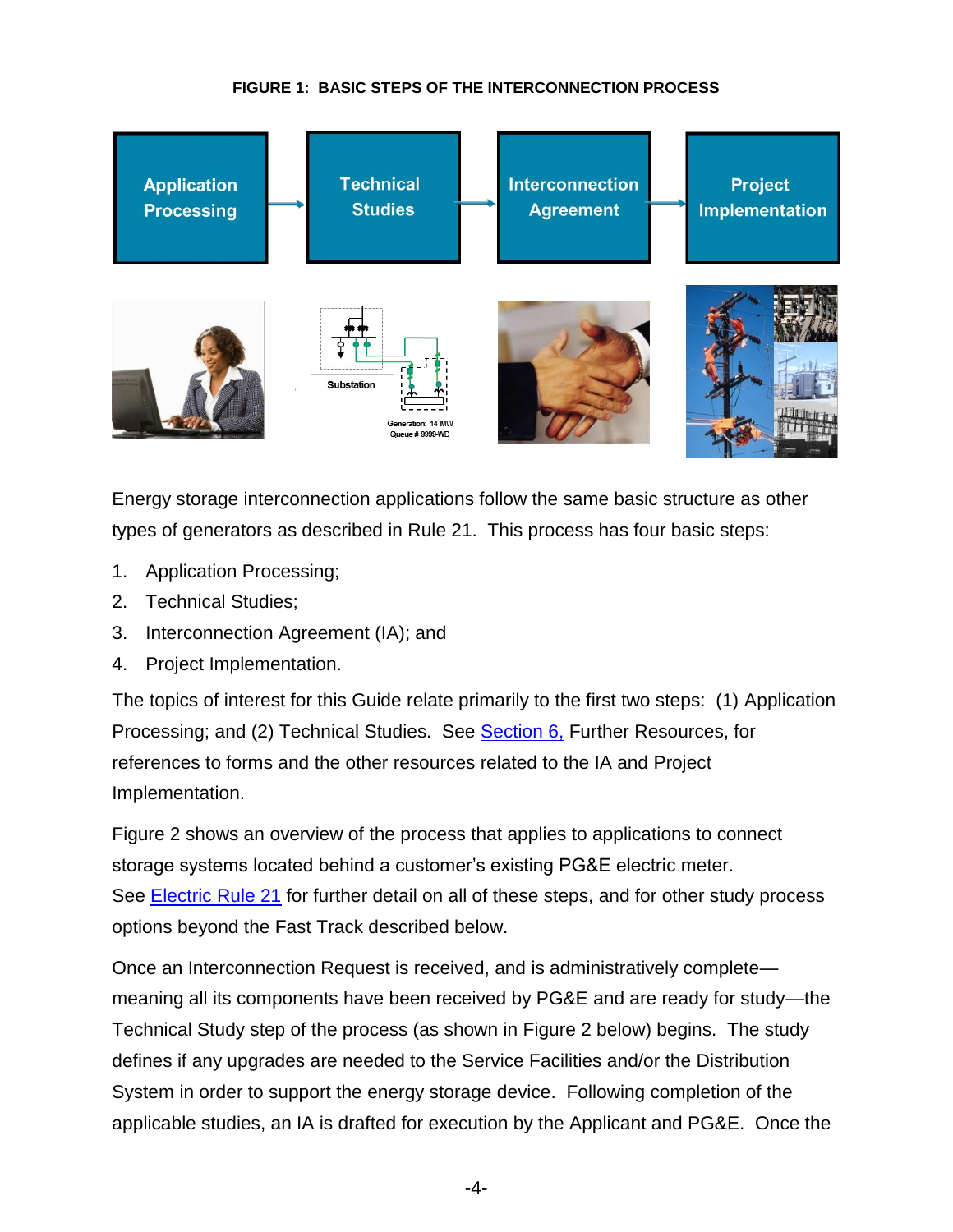agreement is in place, PG&E proceeds to prepare a detailed design and final estimate for the scope of work identified. For work to be done at the Applicant's expense, a Special Facilities Agreement is prepared to specify the final costs. Payment is collected, based on this amount, and any upgrades or mitigations are then built. Final inspection and testing of the newly-interconnected storage device is the last step before PG&E can issue a Permission To Operate or PTO.



#### **FIGURE 2: STORAGE INTERCONNECTION PROCESS OVERVIEW**

If the storage project includes the Applicant: performing a service panel upgrade; relocating the service panel; or adding a new electric service, then additional steps are needed. For these projects, the charging aspects of the energy storage device will also be addressed as part of the Application for Service.

An overview of how this process varies from the simpler case illustrated in Figure 2 is shown in Figure 3 below.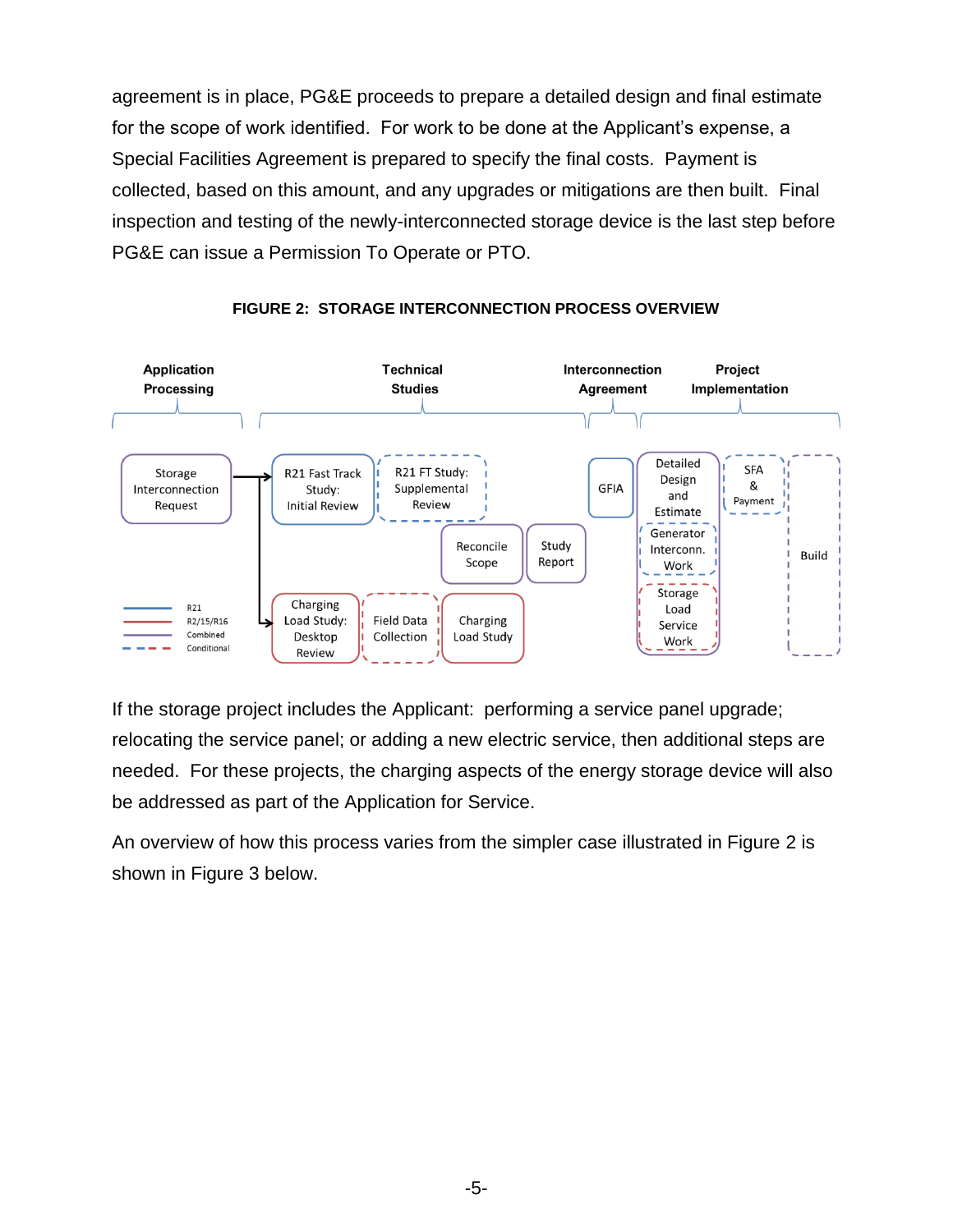#### **FIGURE 3: STORAGE INTERCONNECTION WITH SERVICE REQUEST**



#### **a. Definition of Charging Operational Modes**

In the Interconnection Request, the Applicant describes the charging behavior of the proposed energy storage system. This behavior can be grouped into three Operating Modes which are relevant to interconnection. Determining the Operating Mode is a critical factor determining the extent that PG&E will need to study the charging of the storage system. These studies will use information from the Interconnection Request to assess whether the operating characteristics of the storage system could impact the customer's Service Facilities and/or the Distribution System.

- Operational Mode 1: No Grid Charging This mode of operation involves a storage system that is coupled with on-site generation, whereby the storage system is charged without the use of PG&E's Distribution System. Because such storage systems are solely charged by the on-site generation there is no increase to the customer's instantaneous load under this Operating Mode. As such, a load review is not required. However, it is important for PG&E to review the storage discharging characteristics for any impacts on the PG&E Distribution System as a result of this storage system operating while physically connected with the utility grid. These impacts are evaluated according to the study process as detailed in Rule 21, which is not repeated in this Guide.
- Operational Mode 2: Peak Shaving The storage system is charged by the PG&E grid. Under this Operating Mode, the storage system is then discharged during times of peak customer load with the intent of reducing the net load needed from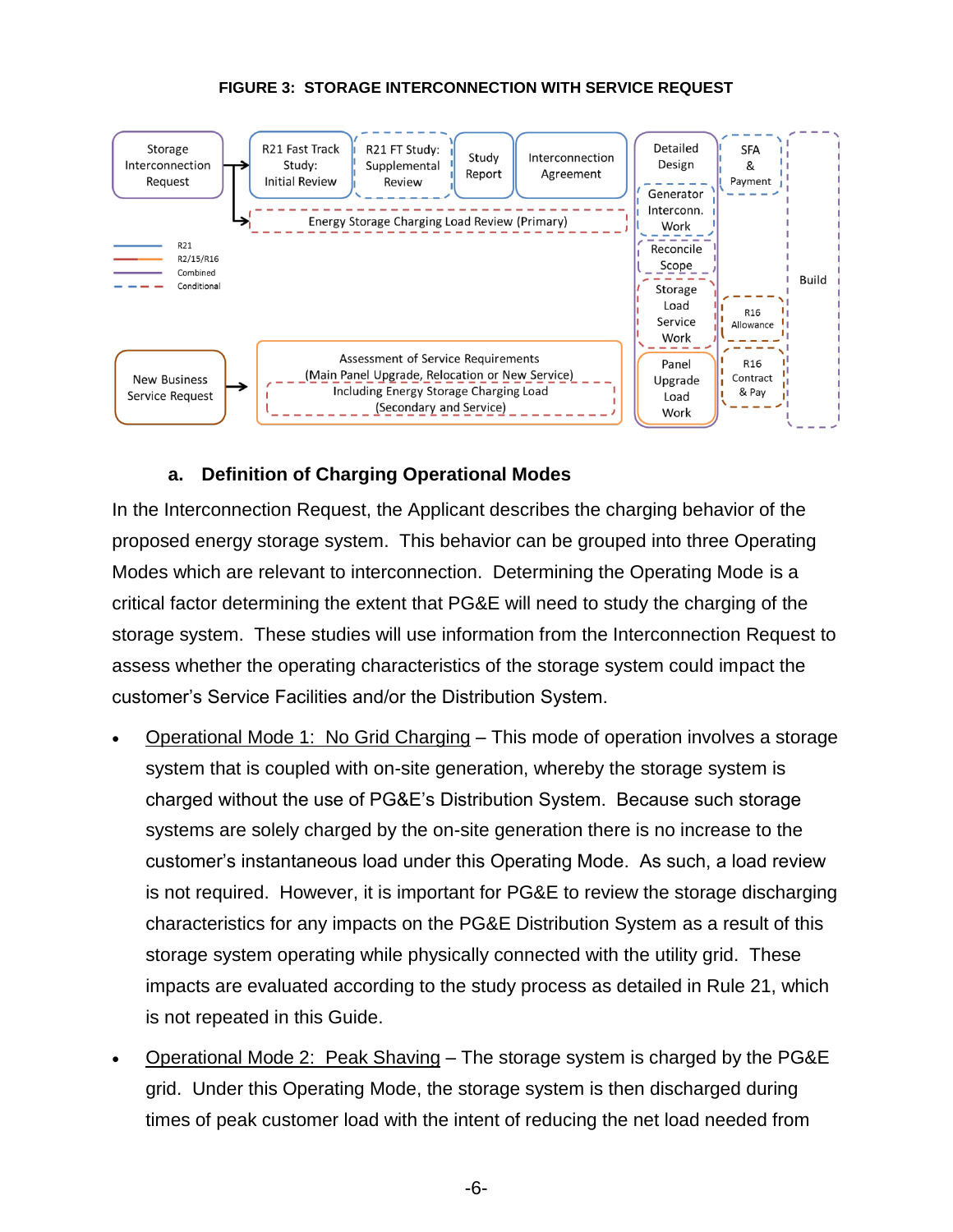PG&E's system at that time. This includes use cases referred to as: "demand management"; "peak load reduction" or "peak shaving"; and "load shifting," all of which serve to decrease the customer's measured and billed demand per the customer's applicable PG&E rate schedule. PG&E's review of this type of application will include a study of both the storage device's load (charging) characteristics, as well as its generation (discharging) characteristics, to determine impact to the customer's service facilities and Distribution System. For a storage system that does not cause the total facility load to exceed the existing peak demand, the impact on the existing system is expected to be negligible. The Applicant will need to describe how this will be achieved. For instance, this description could include programming the storage device to charge only between 10 P.M. and 10 A.M., when site loads are minimal; monitoring total facility power flows in the storage system's control scheme; and controlling the ramp rate for charging at no more than 10 percent/second (from zero to rated value).

 Operational Mode 3: Unrestricted Charging – This Operating Mode is the most flexible for the customer, as it implies that the storage system could charge from PG&E's system at any time, including when other on-site loads are high. This means that the storage device is a new, additional load on the PG&E system, subject to the rules in place which govern new load. Thus, the choice of this Operating Mode results in the most rigorous review and potential to impact the electrical grid the most, resulting in the highest likelihood of requiring upgrades to service facilities. Applicants should also keep in mind that charging in such a fashion could result in additional demand or energy charges on their electric bill. While future programs could motivate customers to request unrestricted charging, Applicants should only request this additional service capacity if they expect to use it. The interconnection process could be significantly longer and/or more costly in order to safely accommodate unrestricted charging.

First, the Applicant submits an Interconnection Request through PG&E's on-line portal to PG&E's Electric Generation Interconnection Department. EGI is responsible for managing PG&E's processes to interconnect generators such as storage devices to its electric grid. The Project Managers in EGI—IMs—work with customers to manage these applications. The IM will work with the various internal departments within PG&E to complete all aspects of the interconnection.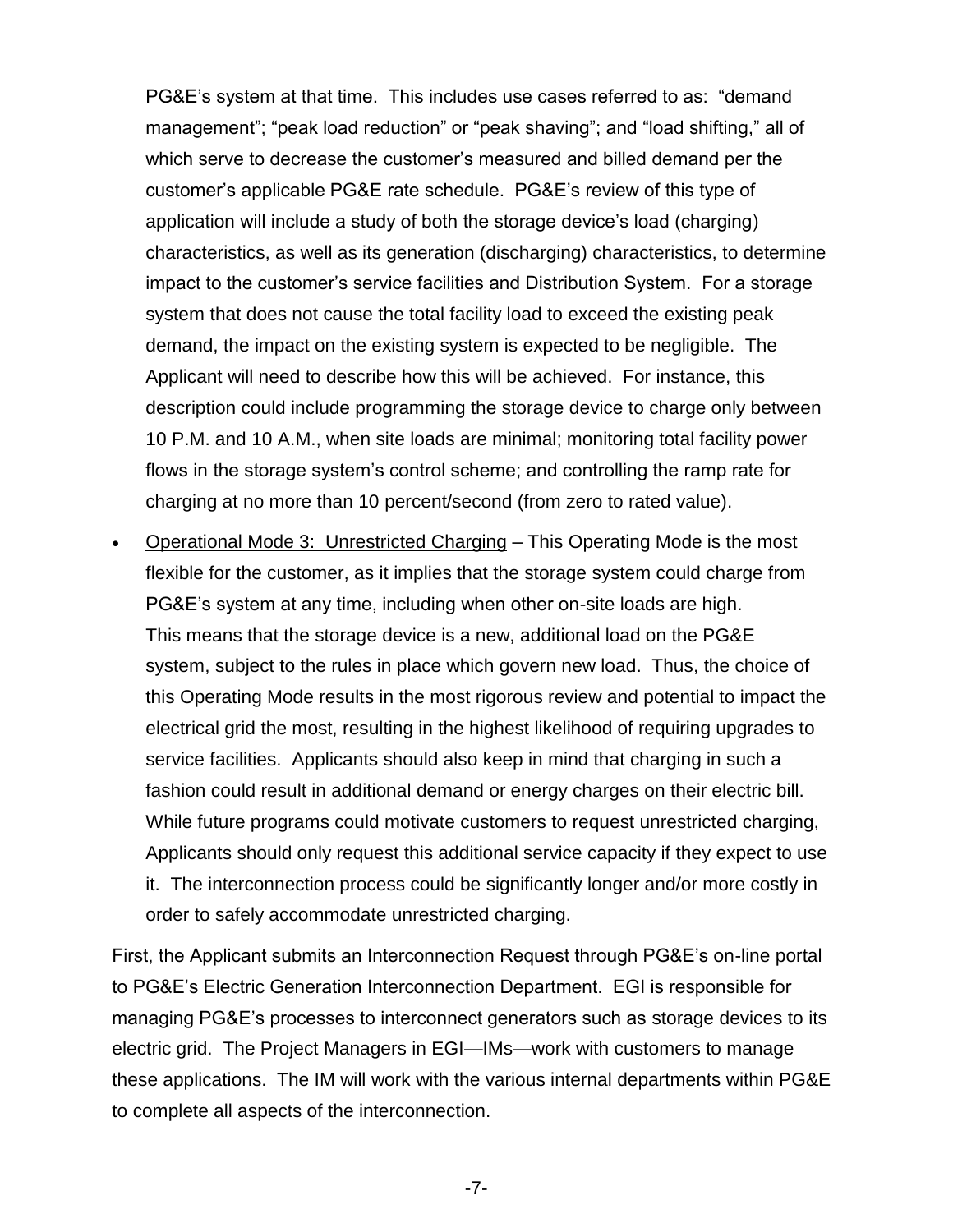EGI reviews the Interconnection Request for completeness, and will verify the Operational Mode selected. Once the Interconnection Request is complete, the IM will forward the application package to the PG&E technical team to proceed with the study process. See Figure 4: Technical Study Process Details for a more complete overview of the steps for various scenarios.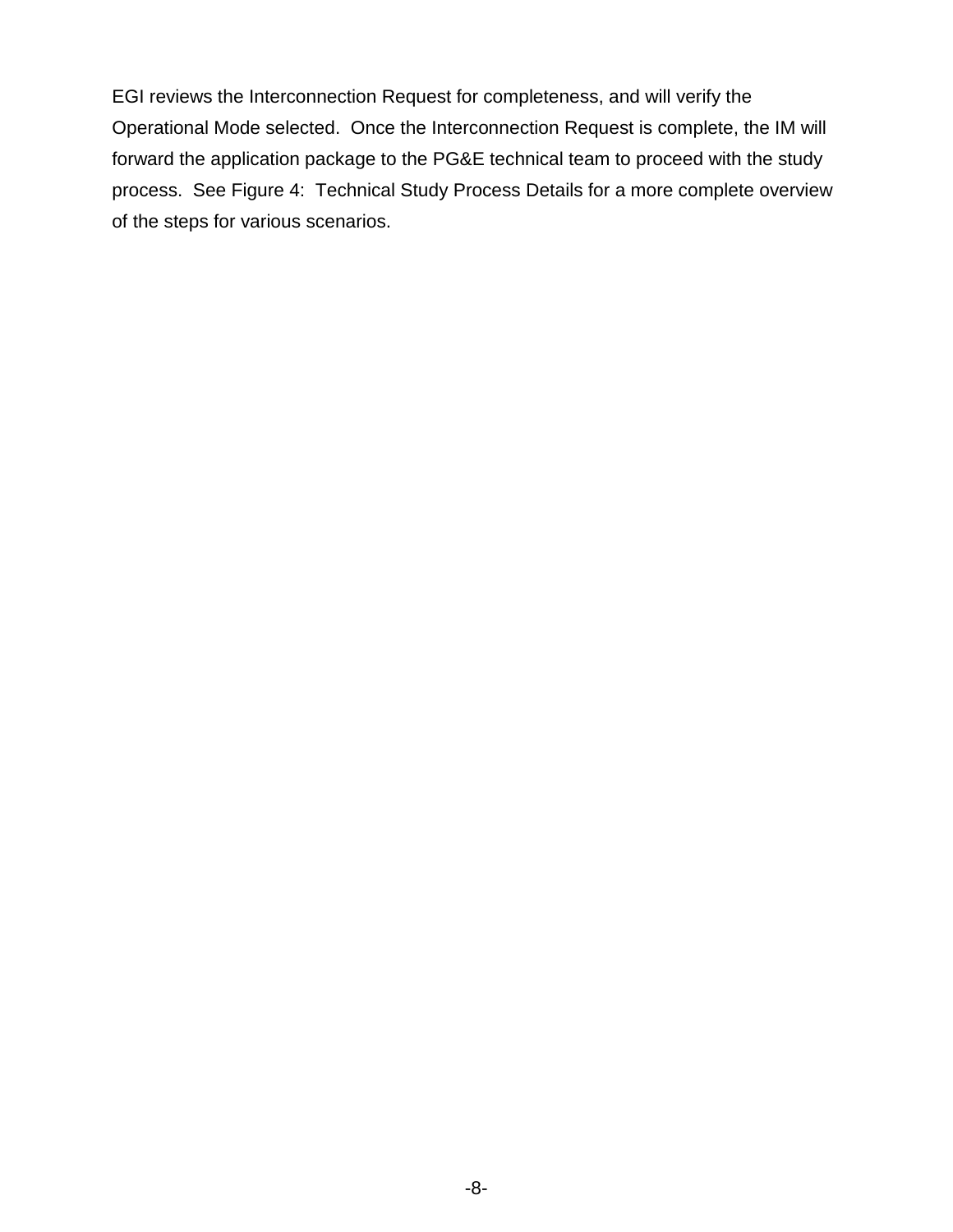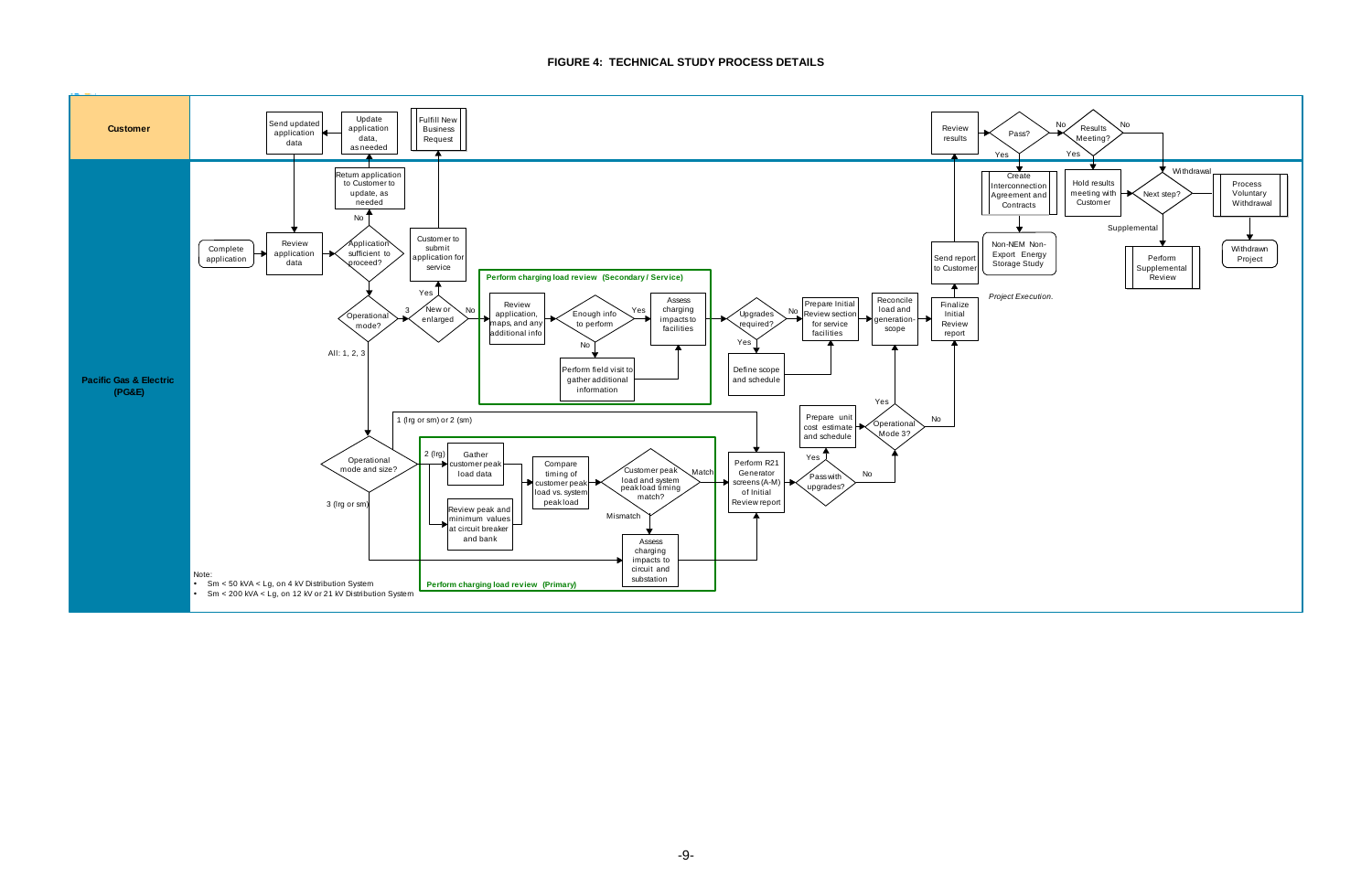## **b. Study Process Details**

The details of the Study Process step depend on the Operational Mode selected as follows:

# **1) Study Process for Operational Mode 1 (No Grid Charging):**

All Operational Mode 1 applications, regardless of size, avoid the Charging Load Review, for both primary and secondary facilities. The Applicant's commitment not to use the grid to charge the storage device will be memorialized in the IA. As such, no further technical review of load aspects is needed.

For all cases, PG&E's Distribution Planning Engineer will still analyze the operation of the storage facility under the Rule 21 study process. Several study process options exist under Rule 21: refer to that Tariff for details.

The goal of the Rule 21 review is to determine the impact the discharging (or generation) aspects of the storage system would have on the Service Facilities or Distribution System with respect to voltage, flicker, fault duty, etc. The study will also detail modifications needed to address those impacts. Once the study report is complete, the IM will forward it to the Applicant. Under the Rule 21 Fast Track Study Process, the Rule 21 Initial Review Screens will indicate any need for more involved study. If needed, then PG&E will confirm with the Applicant whether they wish to proceed to a Supplemental Review, as described in Rule 21.

# **2) Study Process for Operational Mode 2 (Peak Shaving):**

Operational Mode 2 storage facilities may not require charging load review, depending on the power rating of the storage devices. A cursory review suffices if the load associated with the charging of the storage system can quickly be deemed to have negligible impact on PG&E's Electric System.

The thresholds to qualify for such a cursory review are based on the voltage of the project's local PG&E distribution system, as compared to the storage facility's aggregate nameplate charging power capacity rating (including all storage devices at the same Point of Common Coupling), as follows:

 For projects with a PG&E distribution system voltage of 4 kilovolts (kV), the review threshold is 50 kilovolt-ampere (kVA) or less, for the storage facility capacity.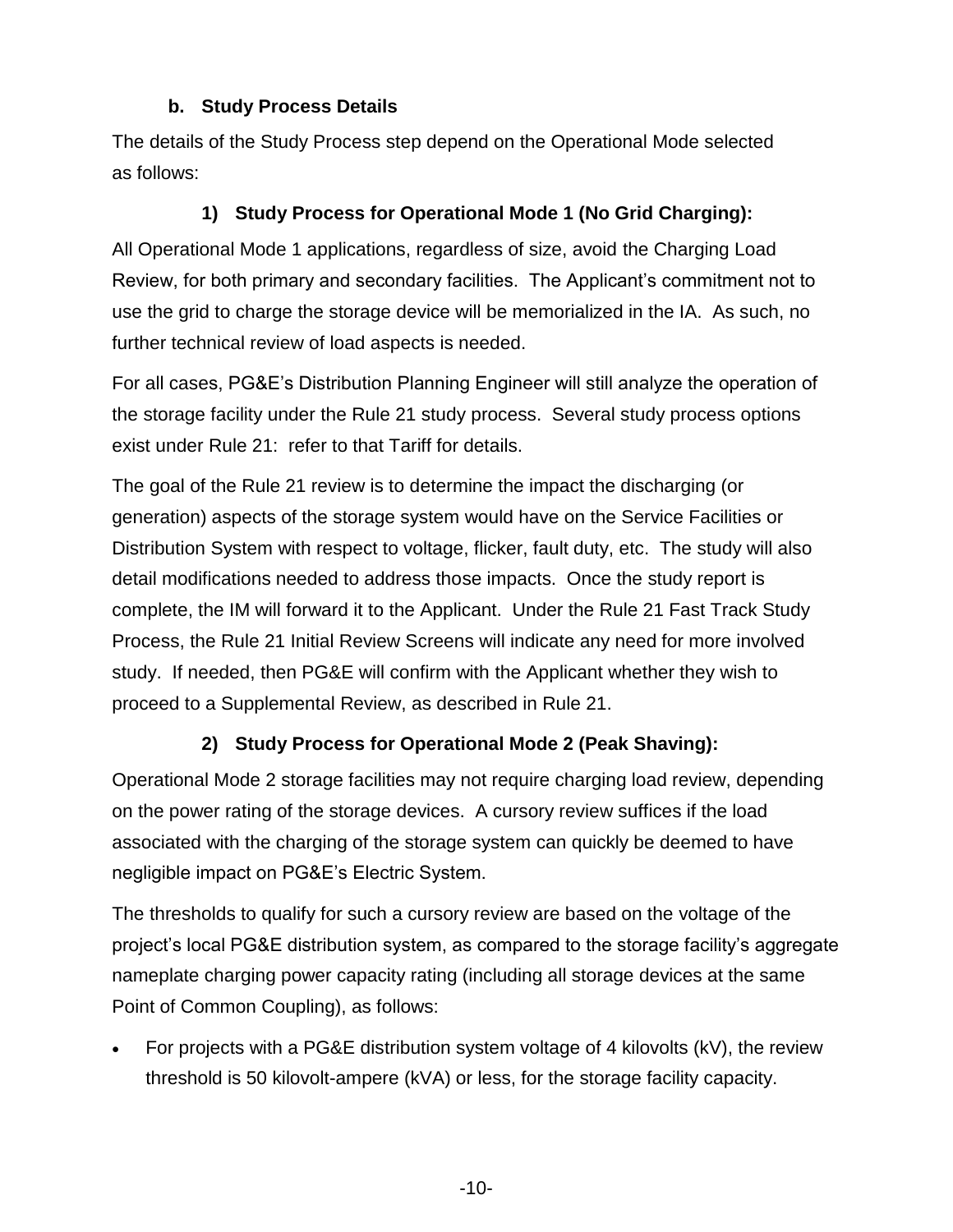For projects with a PG&E distribution system voltage of 12 kV or 21 kV, the review threshold is 200 kVA or less, for the storage facility capacity.

Operational Mode 2 Storage facilities that exceed the above thresholds will require a Charging Load Review. Under this scenario, it cannot be known whether the storage charging load would impact the customer's Service Facilities or PG&E's Distribution System until after the study is complete. In this review PG&E's Distribution Planning group compares the load characteristics of the storage facility to the existing loading on the respective distribution circuit and substation to determine if there is an impact to the Distribution System.

As stated above, PG&E will also study the generation aspects of the storage device according to the Rule 21 study process. The study will combine the results of both aspects, reconciling any overlap, and describe the resulting impacts and requirements in the report provided to the customer.

This process assumes no service panel upgrade, relocation, or a new service. In the event of any of these scenarios, then the application would follow the process described for Operational Mode 3. Generally, installations under Operational Mode 2 can be accomplished without a panel upgrade, so long as the storage device adds no new peak load to the panel.

#### **3) Study Process for Operational Mode 3 (Unrestricted Charging):**

#### Existing and Unmodified Service Panels

Applicants requesting the ability to charge storage devices at any time, regardless of other site loads, will be treated as new added load to the PG&E system. This net incremental increase in peak load demand is subject to the existing Electric Rules 2, 3, 15, and 16, which govern how PG&E provides service to new load.

If the Applicant proposes to add new charging load without modifying their existing service panel, PG&E considers this a notification of added load per Rule 3, and will perform a Charging Load Review to ensure that all primary and secondary voltage facilities serving the project are adequate.

With the complete Interconnection Request, the assigned IM will request Charging Load Review for both primary facilities (the review performed by PG&E Distribution Planning) and for secondary service /facilities (the review performed by PG&E Service Planning). See Figure 4: Technical Study Process Details, for the sequence of steps which lead to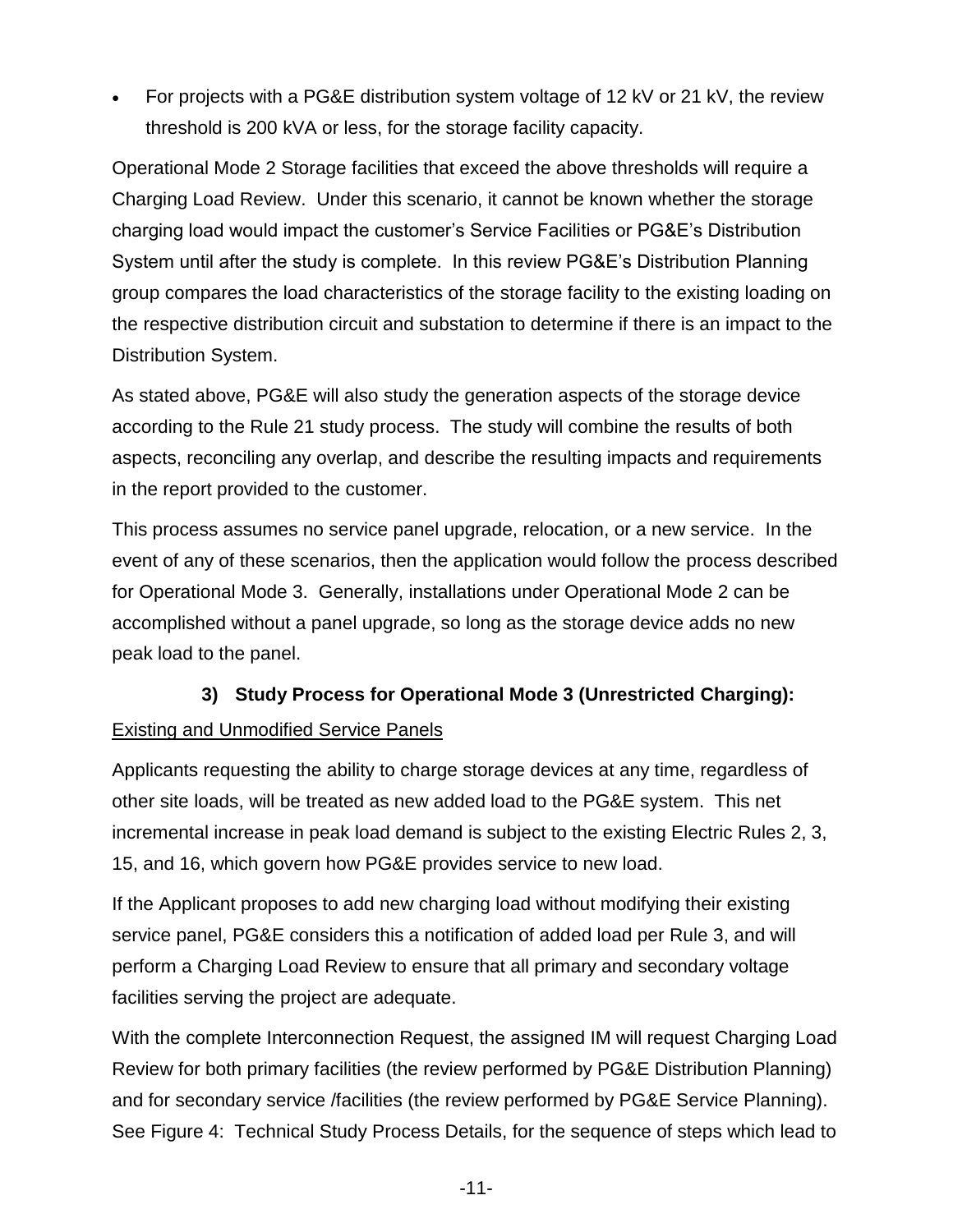combining these two components of the Charging Load Review, along with the results of the Rule 21 screens related to the generator, into a combined review report.

Due to the additional impact on the PG&E system which may be caused by this new load being added to the system, additional review time may be required beyond the Rule 21 timelines governing only the generation aspects. Charging load review for secondary/service facilities should be expected to require up to 30 business days when no field visit is necessary to obtain the requisite technical detail for impact assessment. When a field visit is required to verify the capability of existing facilities, the Charging Load Review will require up to 60 business days. These timelines will progress concurrently with the Rule 21 timelines which apply to the generation screens. However, in order to provide the Applicant with complete information in the Study Report, the Initial Review report may be delayed to allow incorporation of the Charging Load Review. PG&E will notify the Applicant in advance and specify an expected delivery date. For cases with added load, Applicants should expect a minimum of 30 business days.

#### Service Panel Upgrades, Panel Relocation, and New Service Panels

If the project includes a service panel upgrade, relocation, or a new service, then there are additional steps in order to address the complete service requirements. This includes a separate Application for Service, which will address—at the service and secondary level—both the charging load and the other service facility needs related to the panel. Applications for Service which include a new energy storage device must clearly identify its charging load, along with its other technical submittals.

EGI will advise the Applicant to submit an Application for Service through PG&E's BRSC. PG&E will follow its established procedures for reviewing these types of applications. This procedure involves the local Service Planning team who will analyze the electric service facilities to meet the customer's site loads, including the storage facility. This local Service Planning Representative will also contact the Applicant directly regarding the service application and PG&E's electric service requirements and standards. This representative will also coordinate with local PG&E teams regarding PG&E design and construction requirements to accommodate the service application, and will keep the IM updated on progress.

The charging load impacts at the primary level (including distribution circuit and substation impacts) will be evaluated concurrently to determine the complete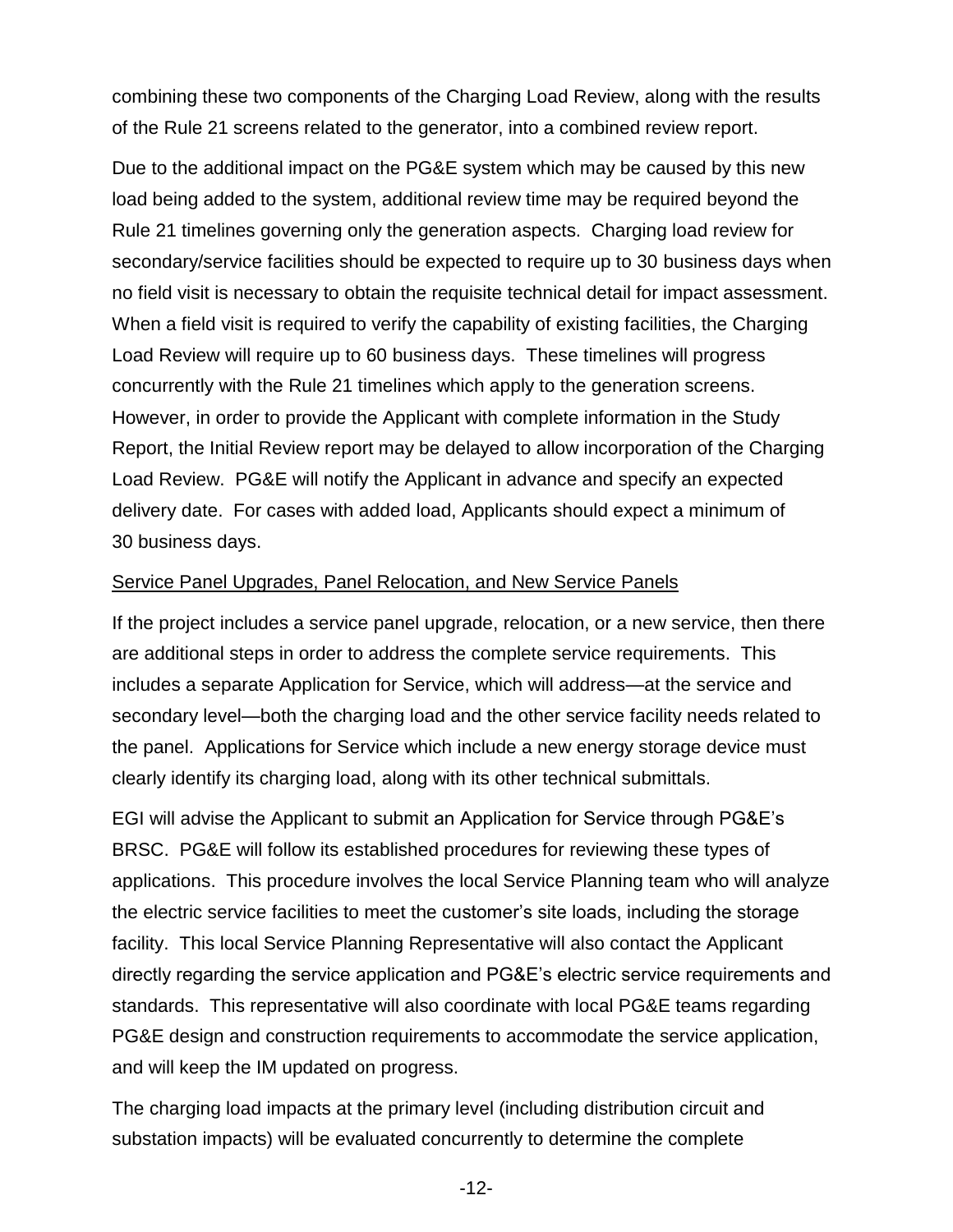requirements for the project. In addition to these two studies, PG&E will also review the discharging operations of the storage facility under Rule 21. For projects with such service panel work, the reconciliation of load- and generation-related work scope is done during the detailed estimating step, rather than in the review report step.

## **4. Delivery of Study Results and Completing Interconnection**

Upon conclusion of both the Rule 21 Initial Review screening and the applicable Charging Load Review, PG&E will provide the combined results of its study in a written report. The study will detail two important aspects of the application, and will be presented to the customer at the same time: It will detail modifications to PG&E's Service Facilities and/or Distribution System due to the load (charging characteristics) of the storage system and will separately identify any additional modifications necessary to address the generation (discharging characteristics) of the storage system (as determined in the Rule 21 Review). The IM will discuss these requirements, any associated cost responsibility of the Applicant, and general timelines to complete the interconnection process. This review constitutes an initial assessment of work scope, and not a final detailed cost estimate.

This discussion will allow the Applicant to consider modifying their storage system's charging operations in order to reduce, or even avoid, the Service Facility or Distribution System upgrades identified in the study. Such customized operating limits are found in the appendix of the applicable IA in the following format:

| For the annual period between                                                                                | [Month/Day] and ____ | _ [Month/Day] |  |  |  |
|--------------------------------------------------------------------------------------------------------------|----------------------|---------------|--|--|--|
| And during the hours of                                                                                      |                      |               |  |  |  |
| The storage device(s) will consume no more than a total of $\phantom{0}$ kW from the<br>Distribution System. |                      |               |  |  |  |
| This operating constraint voids the need for the following specific mitigation scope:                        |                      |               |  |  |  |

\_\_\_\_\_\_\_\_\_\_\_\_\_\_\_\_\_\_\_\_\_\_\_\_\_\_\_\_\_\_\_\_\_\_\_\_\_\_\_\_\_\_\_\_\_\_\_\_\_\_\_\_\_\_\_\_\_\_\_\_\_\_\_\_\_\_

The relevant limits would be determined by PG&E during the study process and detailed in the study report. Agreed-upon limits will become the operating requirements, along with any commitment by the Applicant to operate in a given Operating Mode 1 or 2, and will be embodied in the IA. Applicants may choose not to proceed with the IA, and instead, withdraw the application in order to re-apply with a revised set of equipment.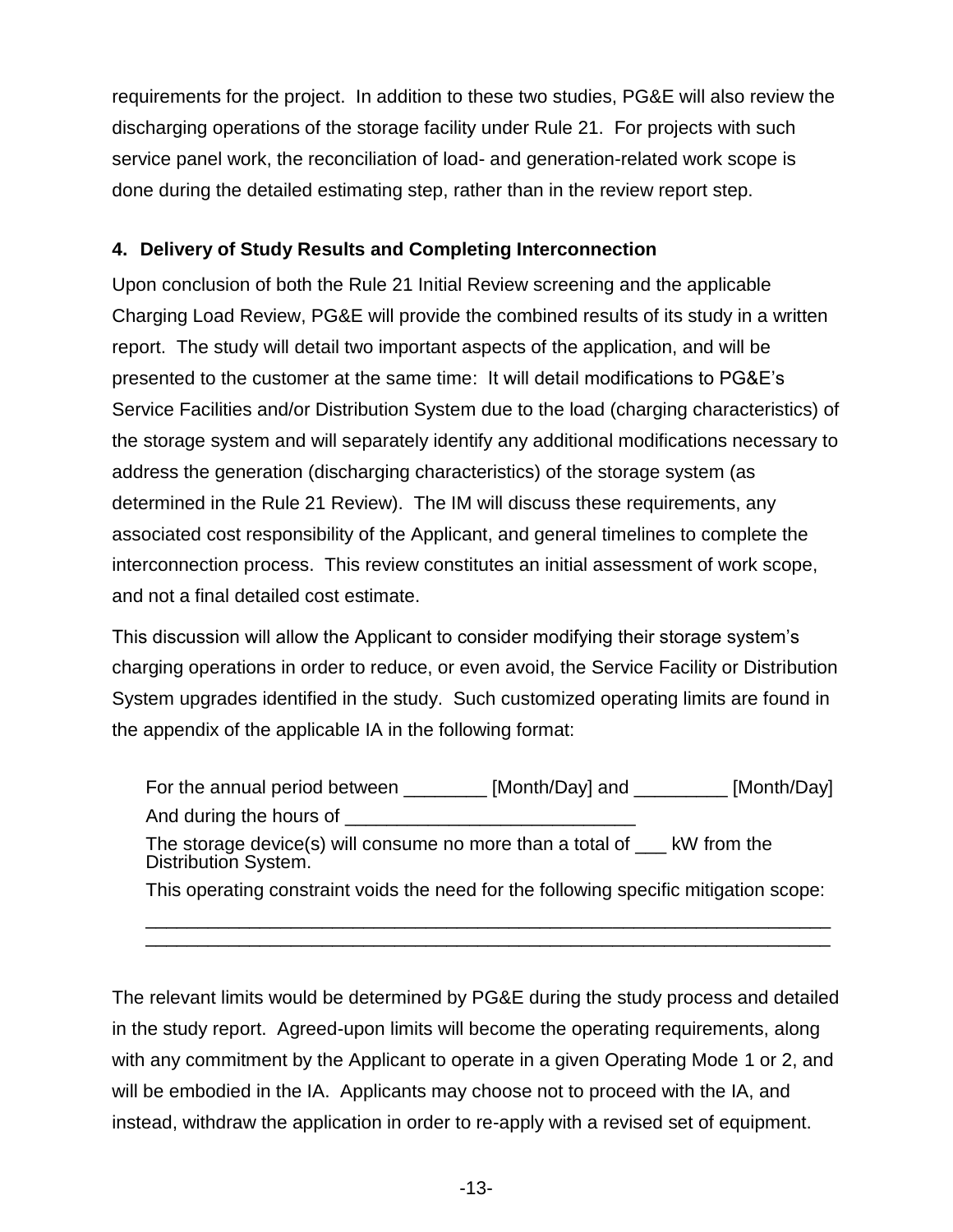Once the Applicant provides notice to proceed with the IA, PG&E will present the Applicant with this agreement for signature. When upgrade work is required, PG&E will then proceed to complete detailed estimating, incorporating the final estimate into a Special Facilities Agreement or Rule 16 contract as appropriate, and request for payment of any monies-owed under those contracts. Once payment is made, PG&E will schedule any construction work as specified in the study. Time should be allotted for: ordering delivery of materials; scheduling crews; and completion of the work by PG&E, as well as coordination with planned and unplanned system outages, which vary significantly throughout the year.

Once completed, and with the appropriate clearance from the local authority with jurisdiction, PG&E will schedule a final inspection. Once the Generating Facility passes PG&E's inspection, PG&E will send a written Permission to Operate letter, indicating completion of the interconnection process.

## **5. Cost Allocation Procedures**

If PG&E determines that a given upgrade would be triggered independently by the load or generation (charging or discharging) aspects of an energy storage device, PG&E would first apply the cost allocation principles of Rules 15 and 16 for the upgrades required to serve any permanent, bona fide addition of load, with allowances based on the net incremental revenue contributed by added storage charging load. PG&E would then apply the provisions of Rule 21 to anything in addition to what is necessary to serve the load and that was triggered as a result of the generation.

This information will be provided to the Applicant no later than at the time contracts are presented by PG&E.

#### <span id="page-15-0"></span>**6. Further Resources**

- Electric Rules (See especially Rules 2, 3, 15, 16, and 21.): [http://www.pge.com/tariffs/.](http://www.pge.com/tariffs/)
- PG&E Gas and Electric Service Requirements, "Greenbook": [https://www.pge.com/en\\_US/business/services/building-and](https://www.pge.com/en_US/business/services/building-and-renovation/overview/greenbook-manual-online/greenbook-manual-online.page?WT.mc_id=Vanity_greenbook)[renovation/overview/greenbook-manual-online/greenbook-manual](https://www.pge.com/en_US/business/services/building-and-renovation/overview/greenbook-manual-online/greenbook-manual-online.page?WT.mc_id=Vanity_greenbook)[online.page?WT.mc\\_id=Vanity\\_greenbook.](https://www.pge.com/en_US/business/services/building-and-renovation/overview/greenbook-manual-online/greenbook-manual-online.page?WT.mc_id=Vanity_greenbook)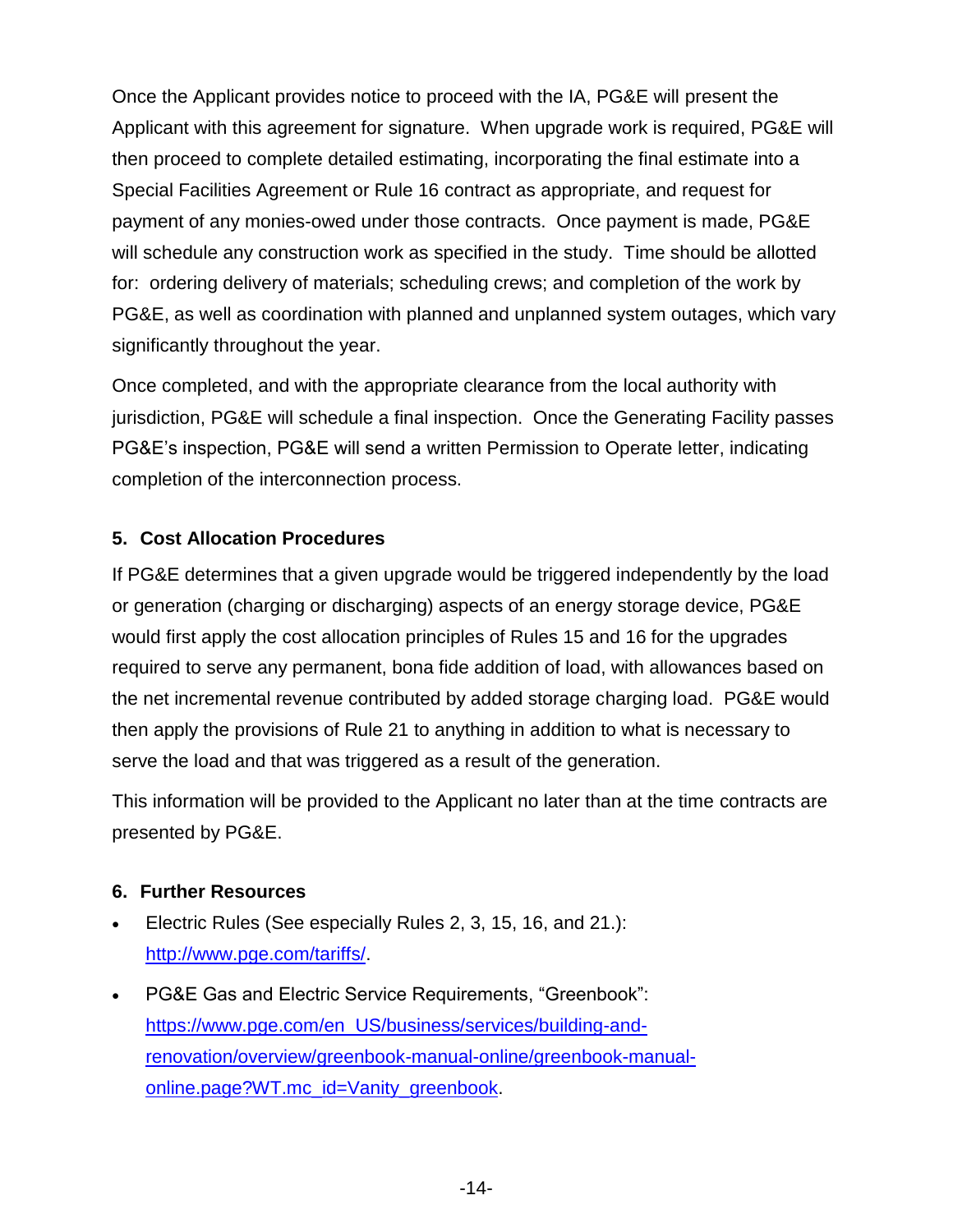- PG&E Distribution Interconnection Handbook: [https://www.pge.com/en\\_US/business/services/alternatives-to-pge/generate-your](https://www.pge.com/en_US/business/services/alternatives-to-pge/generate-your-own-power/distributed-generation/distribution-handbook.page)[own-power/distributed-generation/distribution-handbook.page.](https://www.pge.com/en_US/business/services/alternatives-to-pge/generate-your-own-power/distributed-generation/distribution-handbook.page)
- On-Line application page for generation interconnection: [https://www.pge.com/en/b2b/interconnections/largeselfgen/nonexport/rule21/index.p](https://www.pge.com/en/b2b/interconnections/largeselfgen/nonexport/rule21/index.page?redirect=yes) [age?redirect=yes.](https://www.pge.com/en/b2b/interconnections/largeselfgen/nonexport/rule21/index.page?redirect=yes)
- PG&E Building and Renovation Service Center: [https://www.pge.com/en\\_US/residential/customer-service/home](https://www.pge.com/en_US/residential/customer-service/home-services/renovating-and-building/renovation-and-building.page)[services/renovating-and-building/renovation-and-building.page.](https://www.pge.com/en_US/residential/customer-service/home-services/renovating-and-building/renovation-and-building.page)

Access to required and other applicable PG&E forms:

- Application for interconnection (required) PG&E Form #79-1174: [http://www.pge.com/tariffs/tm2/pdf/ELEC\\_FORMS\\_79-1174.pdf.](http://www.pge.com/tariffs/tm2/pdf/ELEC_FORMS_79-1174.pdf)
- Interconnection Agreement (required) PG&E Form # 79-974, or 79-1069 (as applicable): [http://www.pge.com/tariffs/tm2/pdf/ELEC\\_FORMS\\_79-974.pdf](http://www.pge.com/tariffs/tm2/pdf/ELEC_FORMS_79-974.pdf) or [http://www.pge.com/tariffs/tm2/pdf/ELEC\\_FORMS\\_79-1069.pdf.](http://www.pge.com/tariffs/tm2/pdf/ELEC_FORMS_79-1069.pdf)
- Special Facilities Agreement (subject to review and determination if modification to PG&E's electric system is triggered by the installation of the storage facility). PG&E Form 79-280: [http://www.pge.com/tariffs/tm2/pdf/ELEC\\_FORMS\\_79-280.pdf.](http://www.pge.com/tariffs/tm2/pdf/ELEC_FORMS_79-280.pdf)
- Rule 16 contract (subject to review and determination that service upgrade is required as a result of customer upgrading its service panel or if the installation of the storage system is a part of a new service connection). PG&E Form 79-1018: [http://www.pge.com/tariffs/tm2/pdf/ELEC\\_FORMS\\_79-1018.pdf.](http://www.pge.com/tariffs/tm2/pdf/ELEC_FORMS_79-1018.pdf)

# **7. Key Terms**

- Applicant Designated representative for the application for interconnection.
- Application for Interconnection PG&E on-line form completed by all customers who are seeking to operate storage facilities in parallel with PG&E's Electric System. These applications are submitted to PG&E's Generation Interconnection Services group, EGI.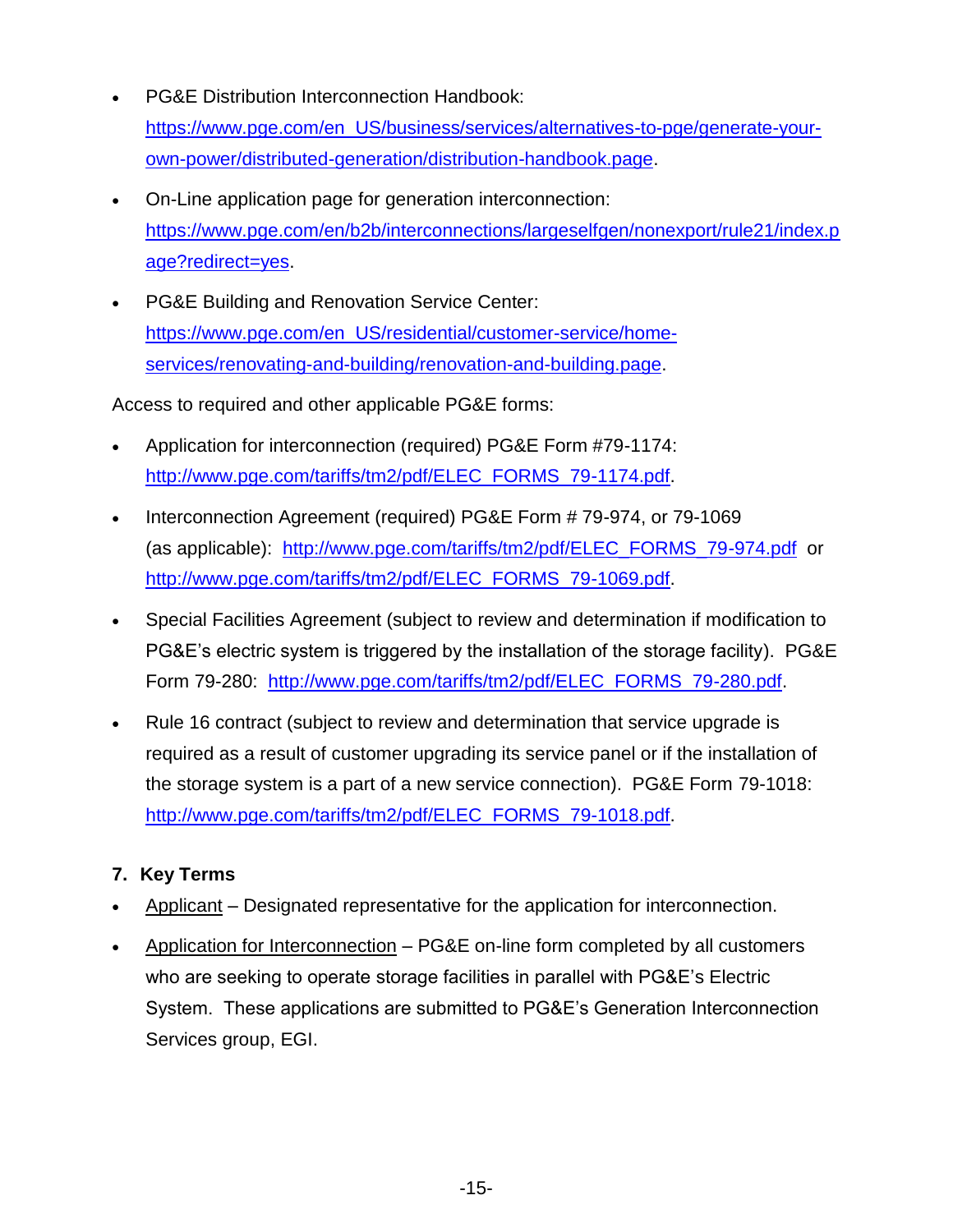- Application for Service PG&E on-line form completed by all customers who are modifying their electric service panel, or new load customers connecting to PG&E's Electric System. These applications are submitted through PG&E's BRSC.
- Charging Load Review The review of charging aspects performed by the PG&E Distribution Planning or Service Planning groups. They will review the impact to the Service Facilities and Distribution System as a result of the charging operations of the storage facility. This will determine what modifications to the Service Facilities or Distribution System are necessary to accommodate the load characteristics of the storage facility. Subsequently, detailed estimating will be performed for any new service or panel upgrade to properly size new Service Facilities, estimate revenue from the additional load, define cost responsibilities, and produce a Rule 16 line extension contract.
- Cursory Review A provision where storage facilities that meet a certain size threshold will avoid a Load Assessment and Charging Load Review: PG&E distribution system voltage =  $4$  kV;  $<$  50 kVA, or PG&E distribution system voltage = 12 kV or 21 kV; < 200 KVA. Storage facilities qualifying for this provision still go through a Rule 21 Review.
- Distribution Planning Local PG&E Engineers who are responsible for the design of the local Distribution System.
- Distribution System as defined in PG&E Rule 21: All electrical wires, equipment, and other facilities owned or provided by Distribution Provider, other than Interconnection Facilities or the Transmission System, by which Distribution Provider provides Distribution Service to its Customers.
- EGI (PG&E Electric Generation Interconnection Services Department) The department contains the single point of contact for managing the process to interconnect generators including storage facilities to PG&E's electric grid.
- Electric System or Electric Grid All PG&E-owned and operated electrical facilities that make up customers' Service Facilities and PG&E's Distribution System (as defined in Rule 21).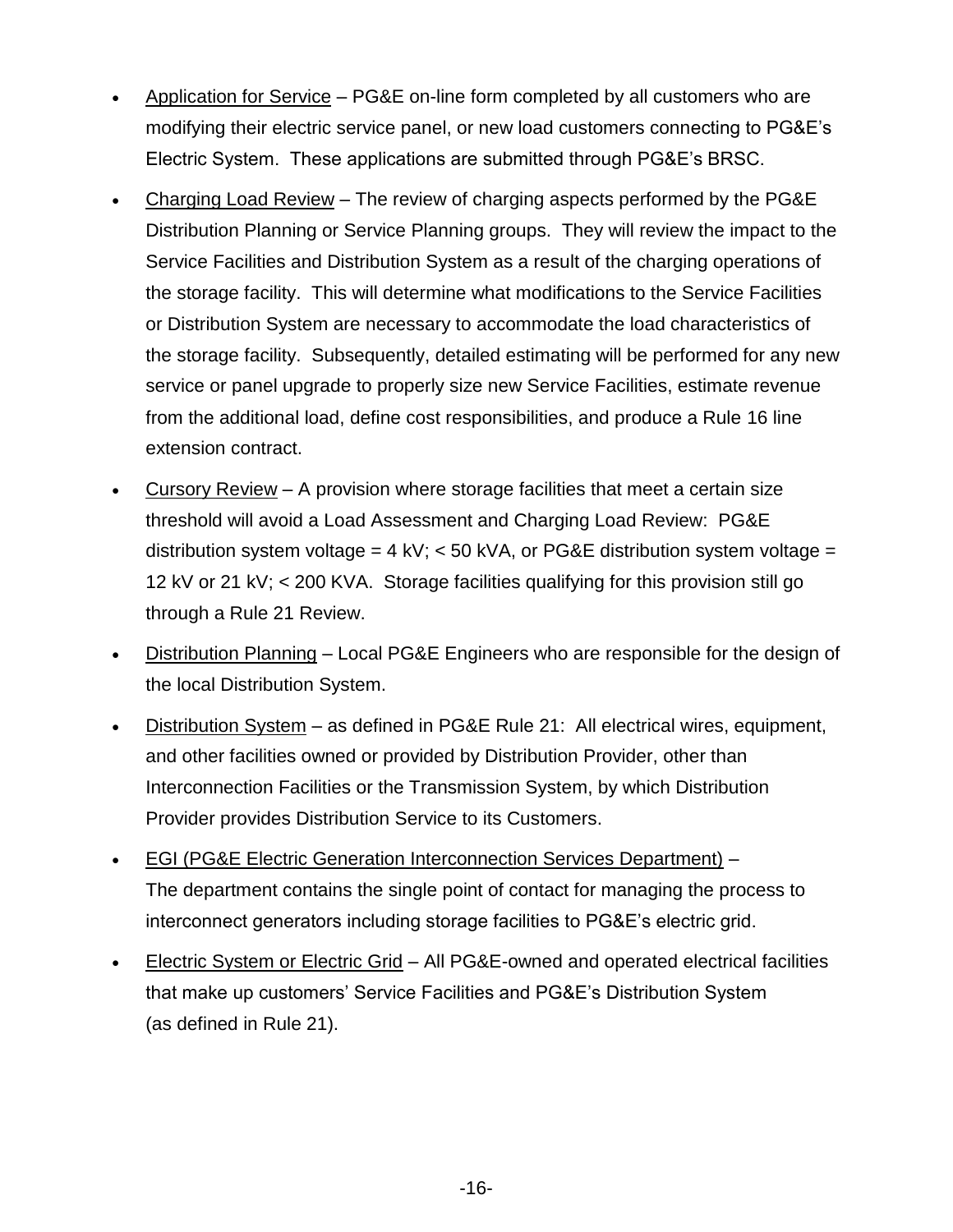- Interconnection Facilities (as defined in PG&E Rule 21) The electrical wires, switches, and related equipment that is required in addition to the facilities required to provide electric Distribution Service to a Customer to allow Interconnection. Interconnection Facilities may be located on either side of the Point of Common Coupling as appropriate to their purpose and design. Interconnection Facilities may be integral to a Generating Facility or provided separately. Interconnection Facilities may be owned by either Producer or Distribution Provider.
- Interconnection Manager (IM) Designated PG&E employee to act as single point of contact for the Applicant.
- Operating Mode One of three modes of operating of a storage facility: No Grid Charging, Peak Shaving and Unrestricted Charging.
- Rule 16 Contract ("Line Extension Contract") Standard Form approved by the CPUC to be signed by Applicants when there is a new Service Facility installation or when the Applicant upgrades their electric service panel.
- Electric Rule 21 or "Rule 21" Tariffed PG&E Rule describing interconnection requirements for generators including storage systems.
- Rule 21 Review PG&E review of the protective functions and storage electric characteristics to determine impact of its operation on the Distribution System. This review includes Initial Review, and more detailed reviews as prescribed in Rule 21. These studies analyze the operation of generating facilities, including storage facilities, for voltage, flicker, short circuit duty, etc., as prescribed in Rule 21.
- Service Facilities Wires, transformers, etc., used to deliver electric service from PG&E's Distribution System to the customers electric service panel.
- Service Planning Local PG&E group consisting of Project Coordinators and Estimators who work with Applicants who are seeking gas and electric service connections.
- System Protection PG&E Protection Engineers responsible for the operating characteristics of the Distribution System.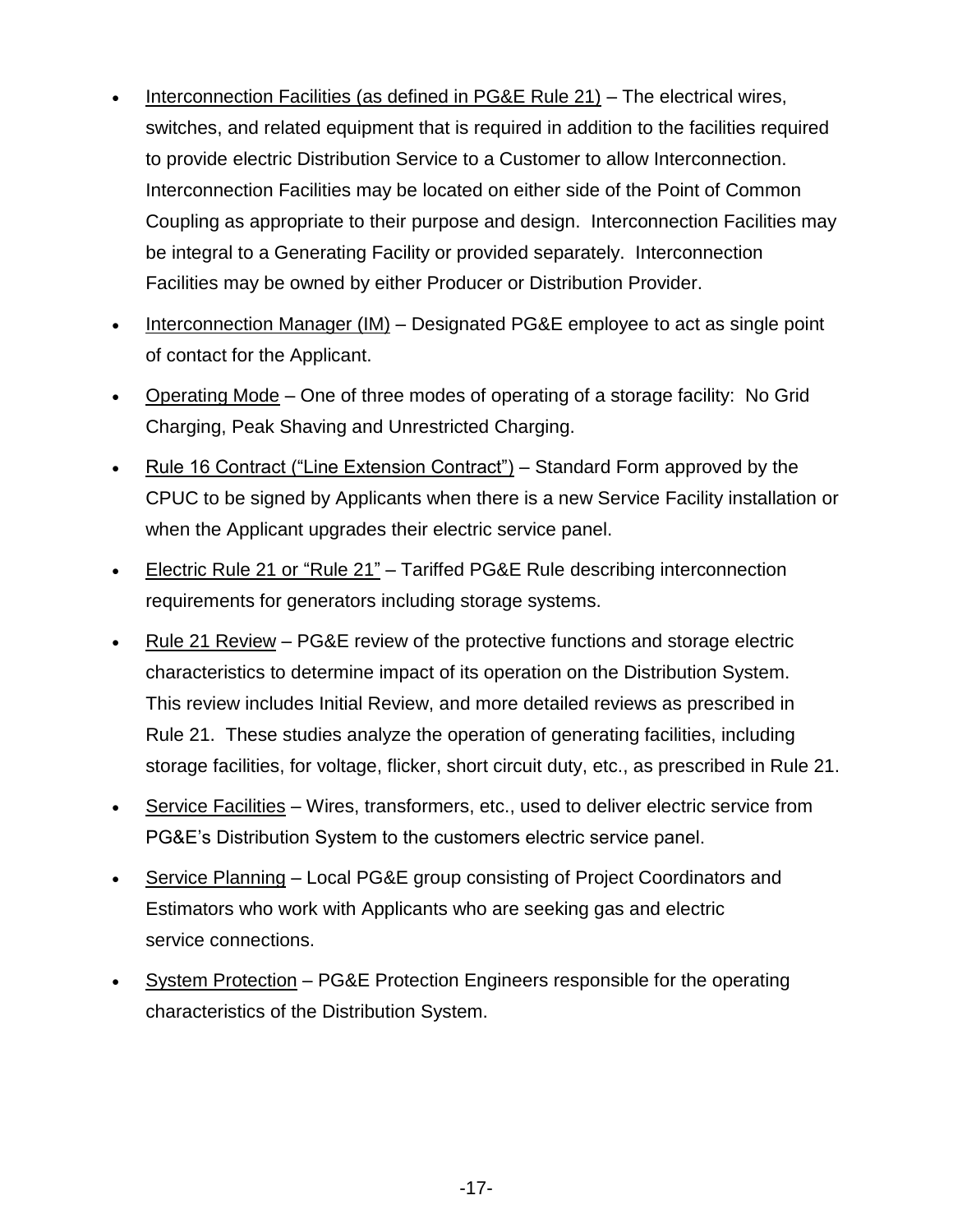# <span id="page-19-0"></span>**8. Guide Revision Process**

This portion of the Guide describes the process PG&E follows to update the contents of this Guide.

The objectives of the Guide Revision Process are:

- 1. Create a forum for PG&E and stakeholders to provide input and foster understanding of the respective viewpoints regarding the Guide.
- 2. Communicate participants' proposals, positions and options in a transparent manner.
- 3. Document PG&E's revisions to the Guide, including feedback from stakeholder comments.
- 4. Describe the communication protocol among all parties participating in revisions of the Guide, including the use of tools like e-mail, meetings, conference calls, and the exchange of written documents.
- 5. Describe the steps of the Guide Revision Process.

A list of interested parties with e-mail contact information will be maintained by PG&E for purposes of notices pertaining to this Guide. Initially, this list will be composed of the parties on the Rulemaking 11-09-011 Service List.

Any party may add themselves to the Guide Mailing List by e-mailing their contact information to the designated inbox (see next section).

# **a. Submittal of a Proposed Revision Request (PRR)**

A request to make any change to the Guide, including any addition, edit, deletion, revision, or clarification, must be initiated by submittal of a Proposed Revision Request (PRR) to PG&E at [Rule21Gen@pge.com.](mailto:Rule21Gen@pge.com)

The PRR shall include the following information:

- 1. Description of requested revision;
- 2. Reason for the suggested change (including a statement of why the change/revision is important);
- 3. Impacts and benefits of the suggested change on the Rule 21 customers to which this Guide applies;
- 4. List of section(s) and subsection(s) of the Guide affected by the PRR;
- 5. General administrative information regarding the requester (organization, contact name, etc.); and